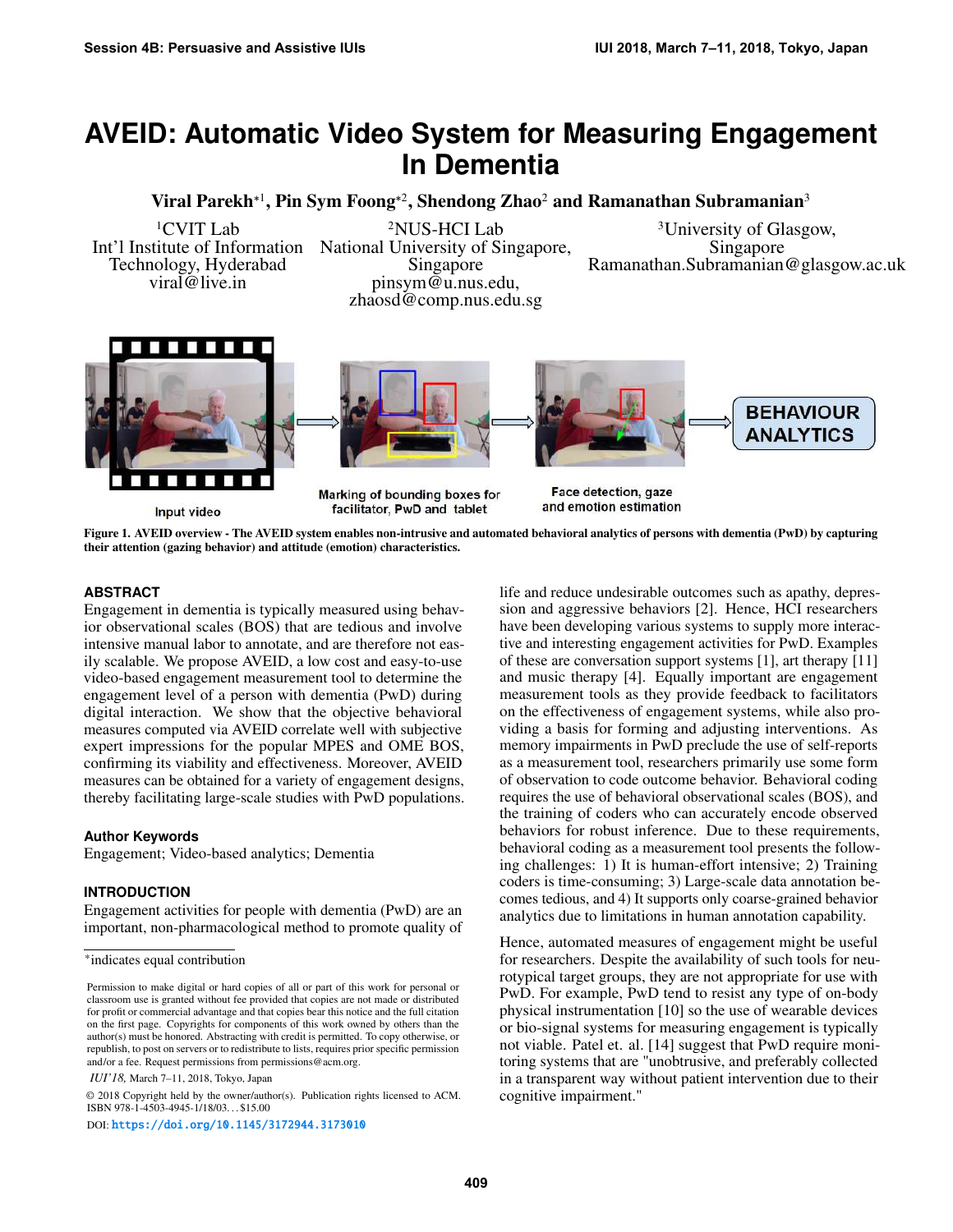In this regard, we present AVEID, a low-cost and easy to use video-based system for measuring engagement in PwD. AVEID employs deep learning-based computer vision algorithms to continuously capture a dementia patient's engagement behavior during an interaction session, thereby enabling fine-grained behavior analytics. Consistent with BOS that quantify the patient's attention and attitude towards an engagement system, AVEID estimates the patient's attentional behavior based on gazing direction, and attitude based on facial emotions (Figs. [1,](#page-0-0)[6\)](#page-3-0). Gazing mannerisms have been extensively studied as cues indicative of attention/engagement during interactions [\[16,](#page-4-6) [18\]](#page-4-7), while facial emotions are inherently reflective of a user's attitude towards the environment. Also, since deep learning systems are 'end-to-end' requiring no manual intervention for model synthesis, AVEID only requires manual annotation of bounding boxes to denote positions of the patient, facilitator (if present) and engagement device at the beginning of the examined video. Unlike gaze-tracking or wearable systems that involve specialized hardware, AVEID only requires a video recording as input. These features facilitate practical, day-to-day usage of AVEID in care homes by therapists or researchers from other domains.

We validated AVEID against human (expert behavioral coder) impressions corresponding to two well-known BOS, namely, the Menorah Park Engagement Scale (MPES) [\[8\]](#page-4-8) and the Observational Measure of Engagement (OME) [\[2\]](#page-4-0). Experiments confirm that measures derived from AVEID agree well with human opinion. Furthermore, AVEID can save the time and effort expended by the behavioral coder, allow for personalized treatment and enable timely analytics on large sample sizes. AVEID measures would also be applicable across small-space engagement activities, facilitating replicability and ecological validity of engagement evaluation studies; we ultimately envision AVEID to provide a strong basis for effective nonpharmacological intervention in dementia care environments.

# **AVEID IMPLEMENTATION**

Consistent with popular BOS used for measuring engagement with PwD, AVEID is designed to quantify the attention and attitude of the patient towards the engagement system over the observed period (Table 1). AVEID employs the patient's gaze focus as a cue towards inferring attention, while utilizing facial affect to infer attitude. We use the following terms to describe the system:

User: who operates AVEID to measure engagement.

Target subject: PwD undertaking an engagement activity.

- Target activity space: the 2D area where we expect the PwD's gaze to be directed in order to engage with the designed activity. In the AVEID context, the engagement activity involves interaction with a tablet as in [\[6\]](#page-4-9). The applications used in tablets are categorized based on the interests and abilities of the PwD. As interest areas, these five are selected categories include reminiscence, household activities, games, arts and crafts and chatting.
- Facilitator: a second person in the frame whose role is to support and promote engagement of the PwD.

# **AVEID MODULES**

The AVEID system comprises four modules, namely, *User input, Face detection, Gaze and emotion detection* and *Behavior analytics* (Fig. [1\)](#page-0-0).

The User Input module allows users to select the video for analysis, and enables them to mark bounding boxes corresponding to the target subject, target activity space and facilitator. This initialization needs to be performed at the beginning of each video for accurate face detection (under varied video acquisition conditions), and estimation of attentional measures.

The Face Detection module implements the *Tiny face* [\[7\]](#page-4-10) state-of-the-art face detection method. Tiny face performs robust face detection across a wide range of illuminations, face sizes, head poses and facial occlusions. The face detection module detects patient's and facilitator's faces (within the input bounding boxes) in each video frame.

Gaze Detection forms the core of AVEID, as its output is used to compute *attention* measures, which are of prime importance in engagement measurement. This module implements the *GazeFollow* deep network architecture of Recasens et al. [\[15\]](#page-4-11), and utilizes head orientation as a cue to determine where a target is gazing at [\[13,](#page-4-12) [17\]](#page-4-13).



<span id="page-1-0"></span>Figure 2. The three inputs utilized for gaze detection.

The target's gaze focus is determined based on three inputs (Fig[.2\)](#page-1-0): 1) An image (video frame) capturing the scene of interest, 2) Cropped head of the target (output of *Tiny face*), and 3) Location of the head in the scene (denoted by the highlighted grid square). The model comprises two computational pathways. The *gaze pathway* uses the target head appearance and location to produce a *gaze map* that estimates the general direction of the target's gaze. The *saliency pathway* examines scene content to output the *saliency map* that detects interesting objects capable of capturing the target's attention. The two maps are then combined to infer the target's gaze focus. As the target activity space and facilitator are the two entities of interest in AVEID, the gaze detection module outputs for each video frame, a label signifying whether the target is gazing at the *target activity space, facilitator or elsewhere*.

The Emotion Detection module implements the deep network for emotion recognition described in [\[12\]](#page-4-14). Given that recognizing emotions of elderly people is challenging even for trained human experts, the deep network described in [\[12\]](#page-4-14) is fine-tuned with 950 elderly face examples from the FACES dataset [\[3\]](#page-4-15). The emotion detection module outputs per video frame a label corresponding to one of the six Ekman emotions plus neutral as illustrated in Fig. [6.](#page-3-0)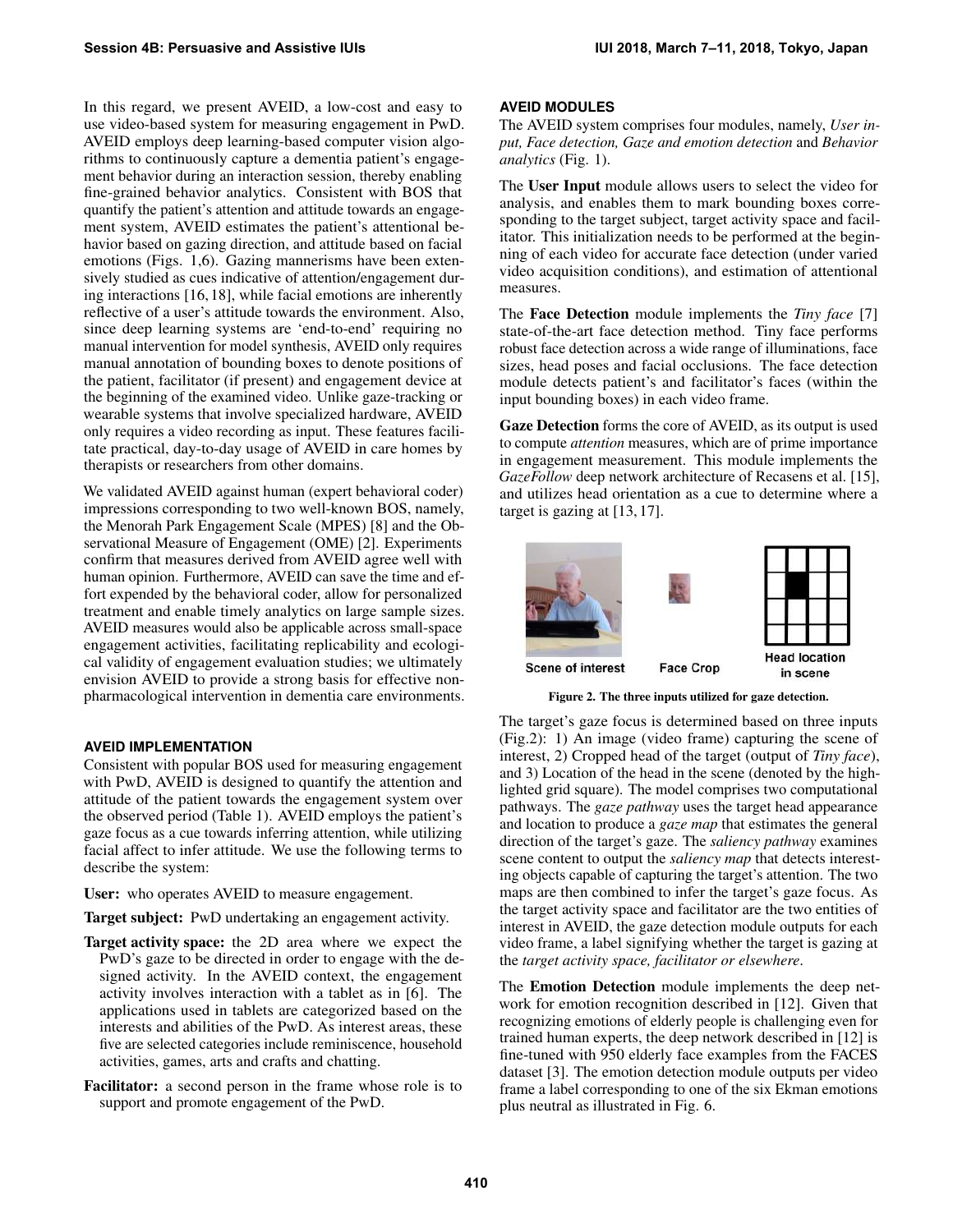|                              | <b>MPES BOS</b>                                                                                                    | <b>OME BOS</b>                                                                                                            | AVEID                                                                               |
|------------------------------|--------------------------------------------------------------------------------------------------------------------|---------------------------------------------------------------------------------------------------------------------------|-------------------------------------------------------------------------------------|
| Unit of<br><b>Assessment</b> | 5-minute observed periods, coded<br>with $0.1$ or $2$                                                              | Identified period of engagement, rated<br>on a 7-point scale                                                              | User-specified observed periods of<br>time (flexible granularity)                   |
| <b>Attention</b>             | Active engagement (Did target)<br>activity), Passive engagement<br>(Watched target activity), Other<br>engagement. | Attention intensity (1 denoting no<br>attention)                                                                          | $3 \text{ raw} + 18 \text{ derived gaze-based}$<br>statistics over observed period. |
| <b>Attitude</b>              | Pleasure and anxiety as proportion<br>over observed period.                                                        | Attitude valence with (1 denoting)<br>strongly negative, 3 denoting neutral,<br>and 7 denoting strongly positive affect). | Proportion of negative and<br>neutral-or-positive affect over<br>observed period.   |

<span id="page-2-0"></span>Table 1. Measuring attention and attitude via the MPES and OME scales, and the matching measures used with AVEID

The Behavior Analytics module processes the outputs of the gaze and emotion detection modules to compute measures reflecting the patient's *attention* and *attitude*. For characterizing attention, the per-frame gaze labels are combined to compute three raw (or basic) statistics, namely, gaze proportion on tablet, facilitator and elsewhere over the period of observation. In addition to these coarse-grained features, we also derived 18 fine-grained statistics from the gaze labels for analysis, described as follows.

Upon determining *episodes of focus* on the tablet, facilitator and other *entities* within the observation period, we computed the means and standard deviations (std) of these episode durations (6 features in total); likelihood of transitioning from one entity to another- e.g., transition from focusing on tablet to focusing elsewhere; this gives rise to six transition probability features corresponding to 3 permute 2 entity transitions. An additional *six gaze flux features* denoting gaze flux into and out of the three entities were obtained from marginal likelihoods– e.g., P(gaze flux into tab) = P(fac  $\rightarrow$  tab) + P(others  $\rightarrow$  tab), where  $\rightarrow$  denotes a gaze transition.

To quantify attitude, we computed the proportions of positive (neutral or happy emotion) and negative (angry, sad or disgusted) affect over the observation period from the per-frame facial emotion labels.

In terms of computational hardware, AVEID requires a Graphics Processing Unit (GPU) for video processing. The current system is implemented on a Xeon processor with 64GB RAM, and 12 GB NVIDIA GeForce GTX 1080 Ti GPU memory.

### **BOS FOR VALIDATION**

We validated AVEID by comparing the obtained attention and attitude measures against expert annotations acquired for the OME and MPES scales, whose descriptions follow.

The Observational Measure of Engagement (OME) [\[2\]](#page-4-0) is an observational scale to directly assess engagement in PwD. For this BOS, observers are first required to detect *time periods denoting PwD engagement*, and score the attention and attitude levels of the patient within these engagement periods. OME represents a very coarse-grained assessment of PwD engagement, and can best facilitate examination of engagement periods, as no codings are made when the dementia patient is disengaged from the target activity. The Menorah Park Engagement Scale (MPES) [\[8\]](#page-4-8) is a more fine-grained BOS, as PwD engagement is assessed over 5-minute time periods. Three types of engagement, namely, active engagement with

the target device/activity, passive engagement and engagement with others, are measured in this BOS (Table [1\)](#page-2-0).

#### **EXPERT SCORE ACQUISITION**

All annotated videos were as shown in Fig[.1,](#page-0-0) where a PwD engages with an interactive tablet aided by a facilitator [\[6\]](#page-4-9). For OME scoring, a dementia care therapist with 10 years experience indicated periods of patient engagement in seven 15-minute video segments according to the following OME definition: "amount of attention the person was visibly paying to the stimulus (tablet) via eye movements; manipulating/holding and talking about it." [\[2\]](#page-4-0). MPES scores were provided by researchers trained to attain 0.8 (Kappa) inter-rater reliability. They scored 5-minute segments from 20 videos (30 minutes each), for active engagement (*Did target activity*), passive engagement (*Watched target activity*) and engagement with other stimuli (*Attention on activity other than target*) on an ordinal scale (Table [1\)](#page-2-0). Table [2](#page-2-1) summarizes the annotation statistics.

| Bos         | No.<br>Videos | No. of Video<br><b>Segments</b> | <b>Annotated by</b> |
|-------------|---------------|---------------------------------|---------------------|
| <b>OME</b>  |               | $\qquad \qquad \blacksquare$    | Therapist           |
| <b>MPES</b> | 20            | 130                             | Trained researchers |

<span id="page-2-1"></span>Table 2. Scores were obtained from experienced therapists or trained researchers.

#### **VALIDATION STUDY RESULTS AND DISCUSSION**

#### **Measures of Attention**

In the OME BOS, engagement periods are identified and then annotated for attention level and attitude. So, we computed the proportion of patient's gaze focus on the target activity space for a) those segments where the therapist indicated engagement, and b) the remaining video segments where the therapist inferred disengagement. Fig[.3](#page-3-1) presents the computed gaze proportions for seven videos. Higher distribution of gaze focus on tablet was clearly noted during engagement periods, as confirmed by a two-sample Kolmogorov-Smirnov test at p<0.001. Therefore, gaze focus on the target was sufficient to convey the notion of attention as with the OME.

The MPES BOS quantifies attention over 5-minute intervals. Fig. [4](#page-3-2) presents Pearson correlations computed between active, passive and other engagement MPES scores, and the 21 AVEID attention features in the form of a  $3\times21$  grayscale image. Negative and positive correlations are respectively denoted by darker and lighter shades. Red and cyan symbols respectively denote significant (*p*<0.05) and marginally significant  $(p<0.1)$  correlations.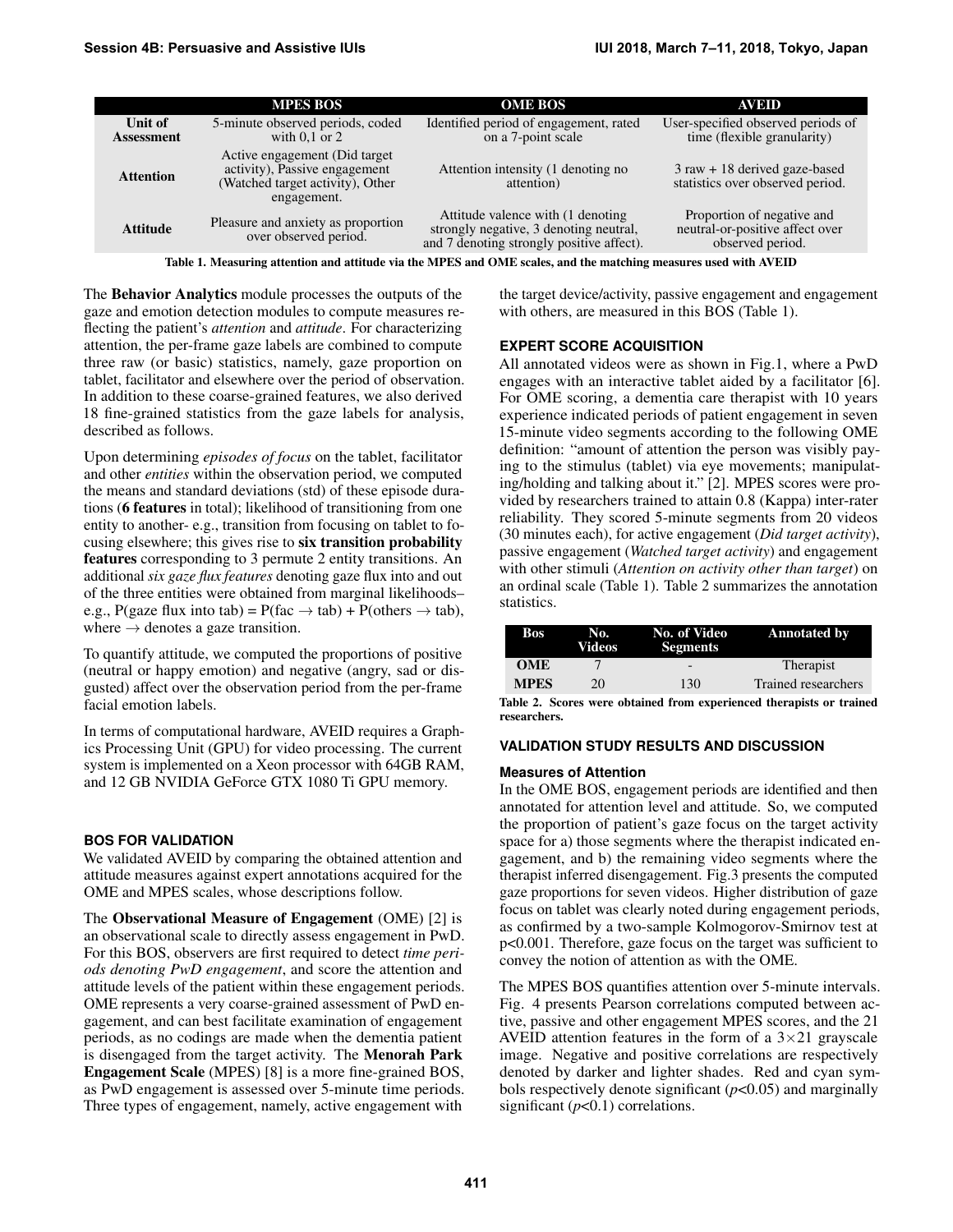

<span id="page-3-1"></span>

Active engagement is significantly and positively correlated with the extent of gaze focused on tablet, mean duration of tablet gazing episodes and std of these episodic durations, while being negatively correlated with the extent of gaze focus on the caregiver and other areas. Active engagement is also marginally and positively correlated with the gaze flux in and out of the target activity area, suggesting that focus on target activity area as well as periodic gaze switching when communicating with the facilitator are linked with higher active engagement scores as assessed by the expert.

On the other hand, passive engagement marginally and negatively correlates with the gazing durations on the facilitator. This pattern is concurrent with the MPES description of passive activity where the PwD behaves with less enthusiasm and is not having social interactions with the facilitator. The final MPES item, engagement with other, positively correlates with gazing on facilitator, and negatively with the mean and standard deviation of gazing episode durations on the target activity area. This suggests that engagement with other activities, as coded by the experts, is associated with behaviors where the PwD directs attention more toward the facilitator rather than toward the presented activity.



<span id="page-3-2"></span>Figure 4. Correlations between gaze-based AVEID features and MPES scores for active (Did Tgt), passive (Watched Tgt) and other engagement (Tgt Other). Red and cyan marks denote correlations significant at (*p*<0.05) and (*p*<0.1).

To summarize, gaze on target as a correlate of engagement is validated by both the OME and MPES coding methods. Furthermore, attention measures computed via AVEID are able to capture a number of aspects concerning these BOS.

#### **Measures of Attitude**

Inferring facial emotions of PwD is a known challenge due to older adults exhibiting facial emotions in a controlled manner, ageing skin and muscles significantly modulating facial appearance, and indicating a prominently negative affect [\[5\]](#page-4-16). Additionally, PwD often display flattened affect [\[9\]](#page-4-17). However, greater engagement from the PwD should also elicit a positive reaction from the facilitator whose role is to promote such behavior. As facilitators are neurotypical adults whose facial emotions can be better recognized with available computer vision tools, we therefore examined if higher MPES attitude scores correlate better with the facilitator's facial emotions

(Fig[.6\)](#page-3-0). This hypothesis turned out to be true, with pleasure scores correlating significantly and positively with the proportion of positive facial affect exhibited by the facilitator (*r*=0.24, *p*<0.01). Therefore, examining facilitator behavior (where possible) could provide crucial cues for measuring engagement in PwD.

Overall, results reveal that AVEID can effectively capture patient (and facilitator) behavior indicative of attention and attitude. Also, since AVEID measures are based on per-frame gaze and emotion labels, it is possible to go beyond coarse engagement measures that BOS provide. E.g., even though the patient's verbal behavior was not captured in the videos, the frequency with which the patient directs gaze towards the facilitator may serve as an effective cue to this end. Finally, gazing and attitude estimation can be reliably accomplished for smallspace activities (where the patient's face is clearly visible), facilitating evaluation of multiple engagement designs.

## **CHALLENGES AND LIMITATIONS**

Figures [5](#page-3-3) and [6](#page-3-0) illustrate the challenges involved in videobased engagement measurement for PwD, where the observation videos are captured under unconstrained settings. Fig[.5](#page-3-3) presents two examples of incorrect gaze focus estimation due to the closeness of the facilitator to the tablet, and due to the 2D video information being insufficient to model the 3D world. Likewise, in Fig. [6](#page-3-0) (right), the patient's facial appearance is mistaken by the algorithm as an exhibition of sadness. It needs to be acknowledged that gazing behavior can only indicate passive engagement; the use of wearable physiological sensors [\[19\]](#page-4-18) may be necessary for inferring cognitive engagement.



Figure 5. Incorrect gaze estimation examples (zoom to view).

<span id="page-3-3"></span>

Figure 6. Exemplar emotion estimation results. Facial emotions of the PwD and facilitator are correctly identified (left). PwD's emotion is incorrect, but facilitator's emotion is correct (right) (zoom to view).

#### <span id="page-3-0"></span>**CONCLUSION**

We present AVEID, a video-based analytics system that effectively capture various aspects of BOS employed for measuring engagement in PwD. AVEID currently measures only passive engagement (via gaze behavior), and inferring attitude from PwDs' facial emotions is highly challenging. Future work will address these limitations, and explore additional modalities (such as verbal behavior) for measuring engagement among PwD.